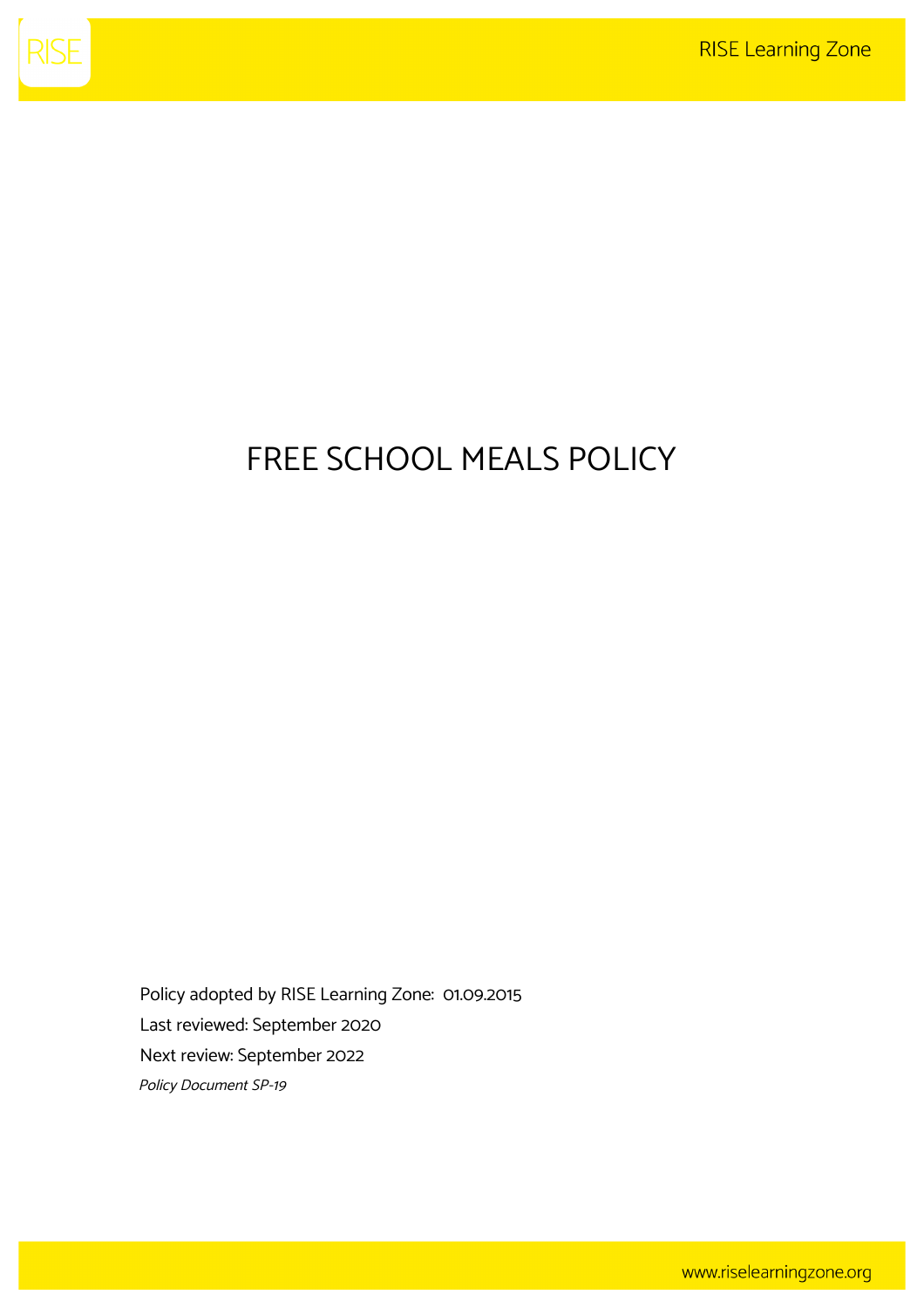## RISE LEARNING ZONE FREE SCHOOL MEALS POLICY

## **INTRODUCTION**

We will provide a nutritional lunch to every young person on the Free School Meals register. Where possible, we will also make it available to all pre 16 learners, without a charge.

All food provided by RISE meets national nutritional standards. We ensure that young people are provided with a healthy, balanced diet. The national nutritional standards require the following;

- At least two portions of fruit and vegetables with every meal
- High quality meat, poultry or oily fish regularly available
- Bread, other cereals, potatoes regularly available

## **AIMS**

We aim to,

- Improve the health of young people, staff and their families by helping to influence their eating habits through increasing their knowledge and awareness of food issues, including what constitutes a health and environmentally sustainable diet.
- Ensure the young people are well nourished at RISE, and that every young person has access to safe, nutritious food, and safe, easily available water supply during the school day.
- Ensure that the food provision reflects the ethical and medical requirements of staff and young people ie; religious, ethnic, vegetarian, medical and allergenic needs.